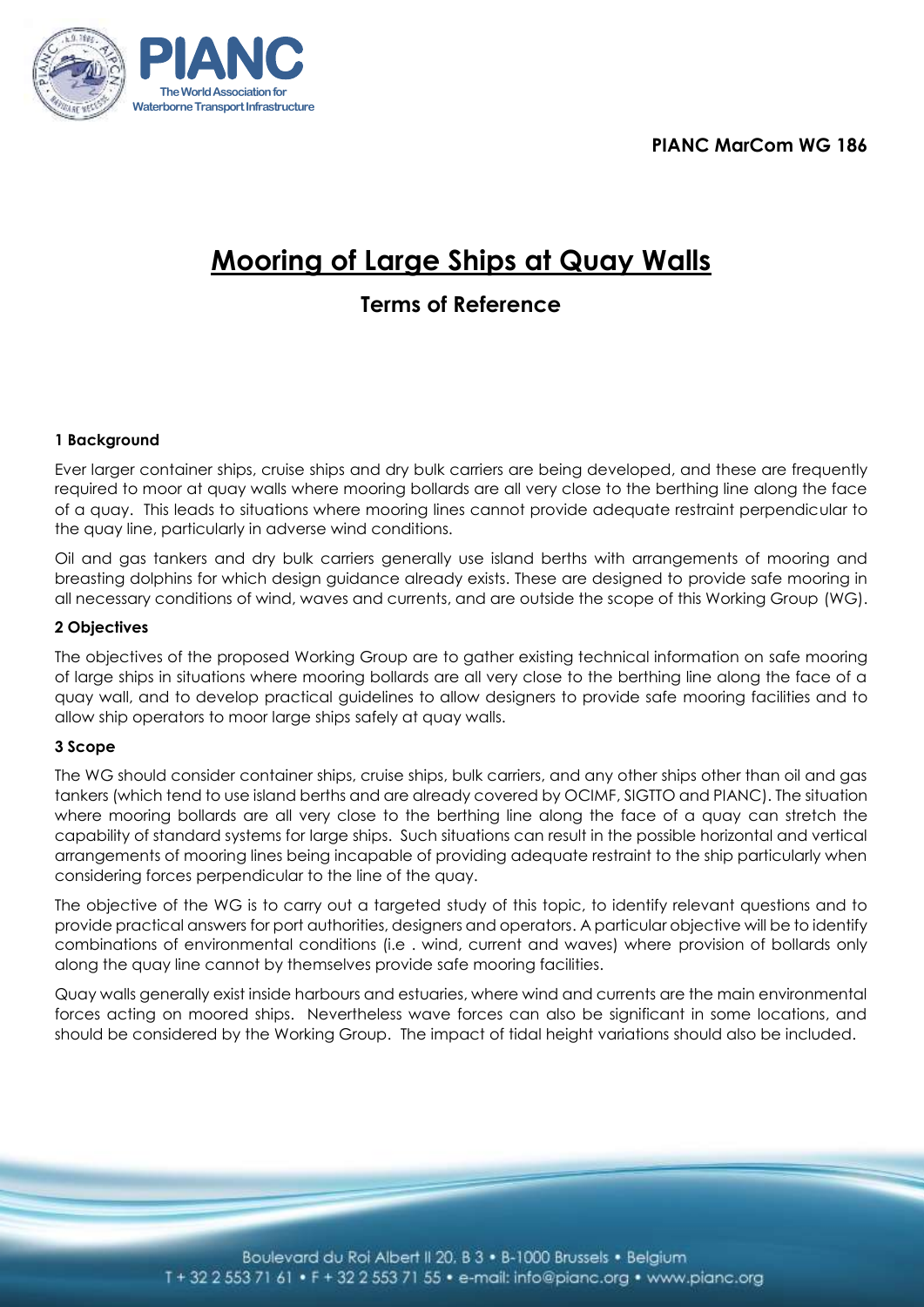Quay walls can be solid structures or open-piled structures supporting a concrete deck, and the WG should consider whether any different mooring facilities are required at these two types of berth.

The influence of passing vessels on moored ships is also relevant.

The limitations of mooring equipment fitted to ships should also be considered, noting that the ship's mooring equipment, including winches and mooring lines, will normally set an upper limit to the number and strength of mooring lines than can be used.

The WG should consider where sub-optimal mooring layouts will result in reduced output or even stoppage of cargo handling operations, and more extreme conditions when it might no longer be safe for a ship to remain moored at the berth. They should differentiate between ports where ships must stay in all conditions and those where ships will leave the port when extreme conditions are forecast.

Guidance on emergency moorings (bollards set well back behind quay line) under extreme conditions, e.g. in conditions when the container cranes would be "locked down" and not in use, should be included.

The WG should review rope-free methods of mooring such as vacuum and magnetic mooring. The WG can also include multiple alongside berthing such as occurs for ship-to-ship cargo transfer operations.

The recommendations of the report will necessarily not be definitive due to the many varying environmental conditions and constraints that can exist at different ports, but should be sufficient to allow informed decisions on planning, design and construction to be made.

#### **4 Existing documents to be reviewed**

The WG should review relevant publications including PIANC reports (particularly PIANC Report PTCII WG No. 24 Criteria for Movements of Moored Ships in Harbours, 1995), OCIMF and SIGTTO reports, national and international standards, IMO publications, and standards for ships' mooring equipment such as the rules of classification societies.

#### **5 Intended product**

The report will list current national and international standards where they exist. It will also list standards and guidance for representative utility organisations.

An examination of the factors influencing the choice of installation should be included thereby providing a framework for considering the design and operational requirements for any proposed installation or for any retrofitting of protection where increased standards are required either by the utility owner or the harbour authority.

# **6 Working Group membership**

Membership of the WG should include representatives from stakeholders and target users such as harbour authorities, container ship operators, cruise ship operators, port designers and naval architects. The range of expertise should cover practical design and construction knowledge in terms of planning, design, ship mooring and related port operations. Also sister Associations as IAPH or IHMA should be invited to the Working Group.